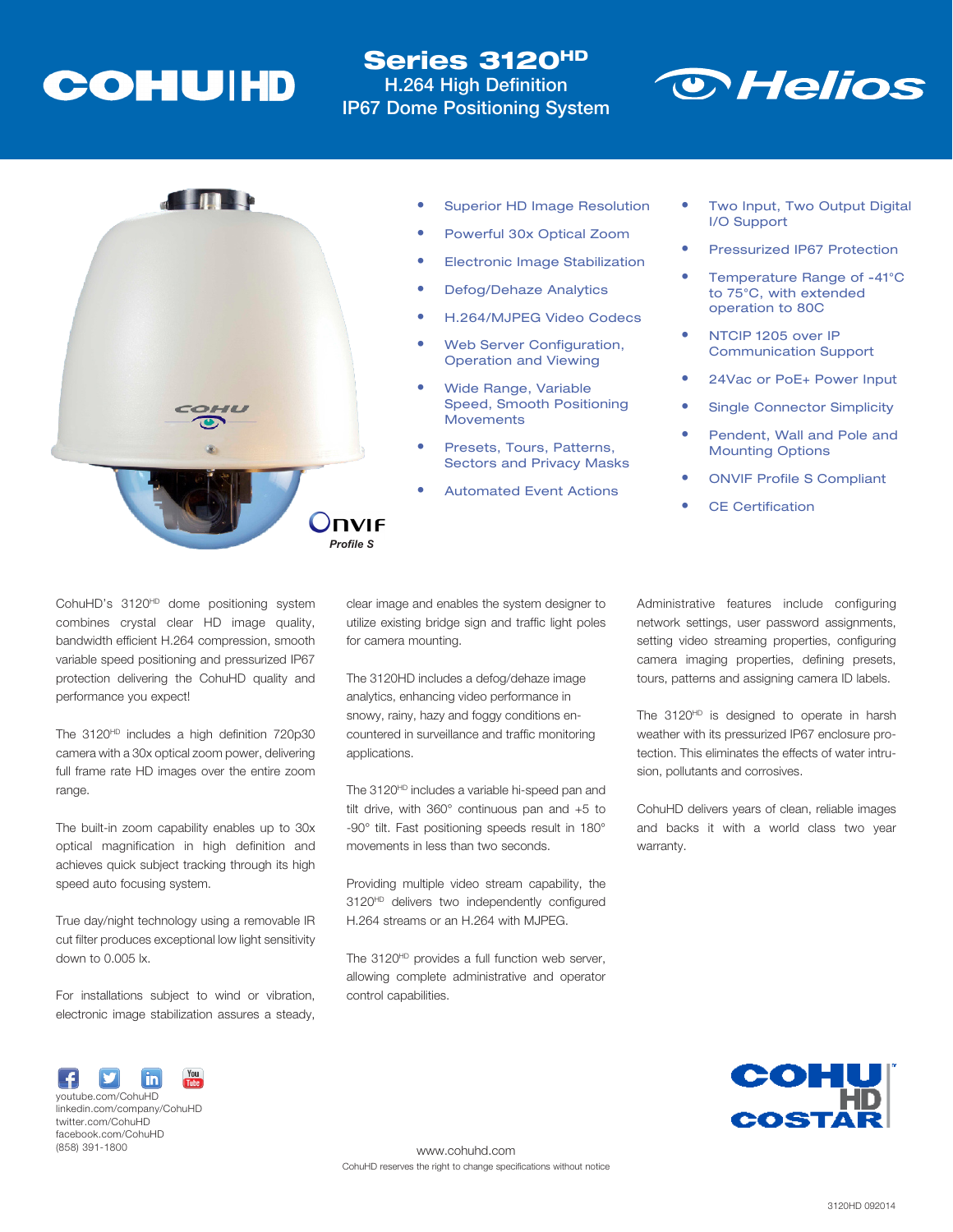# **COHUIHD**

### Series 3120HD

H.264 High Definition IP67 Dome Positioning System

Saturation]



#### POSITIONING DRIVE

| 360° Continuous Rotation                                                                                     |
|--------------------------------------------------------------------------------------------------------------|
| 5° to -95° [Continuous tilt<br>with image flip and rotation at<br>$-90^\circ$                                |
| 0.5° to 110°/Sec                                                                                             |
| $0.5^\circ$ to 90 $\degree$ /Sec                                                                             |
| $<$ 1 seconds for 180 $^{\circ}$<br>movement                                                                 |
| $0.5^\circ$ to 110 $\degree$ /second                                                                         |
| $0.5^\circ$ to 90 $\degree$ /second                                                                          |
| Maximum 350°/second                                                                                          |
| $<$ 1 second for 180 $^{\circ}$                                                                              |
| movement                                                                                                     |
| $+/-$ 0.1°                                                                                                   |
| $+/-$ 0.1°                                                                                                   |
| 64, Includes Pan, Tilt, Zoom                                                                                 |
| 4. Inlcudes 27 Presets with<br>individual dwell times                                                        |
| 4, Up to 40 minutes of<br>recorded patterns                                                                  |
| Returns to a Preset, Tour or<br>Pattern after timer expires,<br>Timer Value [ Off, 1 Minute to<br>999 Hours] |
| 8, Includes left/right<br>boundary, enabled/disabled<br>state. 24 Character Title                            |
| 8 user programmable masks                                                                                    |
| Not Applicable                                                                                               |
|                                                                                                              |

#### CAMERA Sens

Focus

| Sensor          | $1/3"$ CCD                   |
|-----------------|------------------------------|
| Scanning        | Progressive                  |
| Pixel Array     | 1296 x 966                   |
| Resolution      | 1280 x 720                   |
| Frame Rate      | 30 fps                       |
| Camera Format   | Day/Night (Removable IR Cut) |
| Day/Night Modes | Auto, Color, B/W             |

#### SENSITIVITY @ 50 IRE

Color, 1/30, f1.6 0.5 lux (0.05 fc) B/W, 1/30, f1.6 0.05 lux (0.005 fc)

#### SENSITIVITY @ 30 IRE

| Color, 1/30, f1.6 | 0.3 lux (0.03 fc)               |
|-------------------|---------------------------------|
| B/W, 1/4, f1.6    | 0.005 lux (0.0005fc)            |
| <b>OPTICS</b>     |                                 |
| Zoom Lens         | 30 x, 4.4 to 132mm              |
| Aperture          | $f1.4 - > f4.6$                 |
| <b>HAFOV</b>      | $62.9^{\circ}$ to $2.2^{\circ}$ |

| <b>HAFOV</b> | 62.9° to 2.2°               |
|--------------|-----------------------------|
| Focus        | Auto / Manual [Near, Far]   |
| Iris         | Auto / Manual [Open, Close] |
| Digital Zoom | 2x                          |

#### IMAGE PROCESSING

```
Defog Mode Off/On [3 Levels + Color 
Image Stabilization Off/On [5 Hz or 10 Hz]
Dynamic Range On/Off
Back Light Comp On/Off
Shutter/Integration 1/4 -> 1/10,000
S/N Ratio > 50db
```
IP VIDEO

| Streams            | Two (2) Individually<br>configurable streams                                               |
|--------------------|--------------------------------------------------------------------------------------------|
| Codecs             | H.264 and MJPEG                                                                            |
| Configurations     | H.264 + H.264, H.264 +<br>M. IPFG                                                          |
| Resolutions        | Stream 1 [720p, D1), Stream<br>2 [D1, CIF)                                                 |
| <b>Frame Rates</b> | 30, 15, 7.5, 6, 5, 3.75, 3, 2,<br>1.875, 1 (stream 2 must be<br><= to stream 1 frame rate) |
| Data Rates         | Stream 1 (6 Mb to 256 Kb);<br>Stream 2 (2 Mb to 256 Kb)                                    |
| Camera Latency     | Four (4) Frames (0.133 sec.)                                                               |

#### VIDEO CONNECTIONS

| RTP/RTSP                                       | Eight (8) H.264, Eight (8)<br><b>MJPEG</b>                                               |
|------------------------------------------------|------------------------------------------------------------------------------------------|
| <b>RTSP</b> Interleave                         | Eight (8) H.264, Eight (8)<br><b>MJPEG</b>                                               |
|                                                | RTSP/SDP Multicast Eight (8) H.264, Eight (8)<br><b>MJPEG</b>                            |
| <b>HTTP Tunneling</b>                          | HTTP/SDP Multicast Unlimited, H.264 and MJPEG<br>Two (2) H.264, Ten (10)<br><b>MJPEG</b> |
| MPEG2 TS<br>HTTP MJPEG Pull<br>HTTP MJPEG Push | Unlimited, H.264 and MJPEG<br>Ten (10)<br>Ten (10)                                       |
|                                                |                                                                                          |

#### NETWORK INTERFACE

| Ethernet 802.3 (100BaseT-TX)  |
|-------------------------------|
|                               |
|                               |
|                               |
|                               |
| Cohu T, Profile S, NTCIP 1205 |
| VLC, Quick Time or any media  |

#### ON SCREEN DISPLAY (OSD)

#### IP VIDEO OSD

Up to four OSD elements are selectable for inclusion in the camera's two IP video streams. (Note: Three elements maximum on a single stream. The OSD elements display on top or bottom of image, on right side of video. The logo element displays on top or bottom of image on left side.

#### Standard Font Si

| Standard Font Size                    |                                                                                      |
|---------------------------------------|--------------------------------------------------------------------------------------|
| Camera Title                          | 24 characters                                                                        |
| Preset ID                             | 24 characters                                                                        |
| Sector Zone                           | 24 characters                                                                        |
| Positiion                             | 3 characters, absolute or<br>compass reading                                         |
| Time/Date                             | 24 Hour Format. Time Zone                                                            |
| Logo Display<br>pixels                | xxx.bmp format, 96 x 96                                                              |
| maximum, in multiples of 32<br>pixels |                                                                                      |
| Large Font Size                       |                                                                                      |
| Camera Title                          | 15 characters                                                                        |
| Positiion                             | 3 characters (pan absolute or<br>compass reading)                                    |
| EVENT MANAGEMENT<br>DIGITAL I/O       |                                                                                      |
| Digital Inputs                        | Two (2) Sensor Inputs, Dry<br>contact. N.O or N.C                                    |
| Digital Outputs                       | Two (2) Control Outputs,<br>Open collector, 500mA sink                               |
| TRIGGERS                              |                                                                                      |
| Internal Timer                        | Interval [Off, 1 Second to<br>999 hours], Duration [ Off, 1<br>Second to Indefinate] |
| Digital Inputs                        | Active Input Triggers Action                                                         |
| ACTIONS                               |                                                                                      |
| Presets                               | Activates a Camera Preset                                                            |
| FTP Snapshot                          | Captures Image and sends to<br>FTP site folder                                       |
| Digital Output                        | Activates a Digital Output                                                           |
| <b>FMAIL</b>                          | Sends message to EMAIL<br>address                                                    |



youtube.com/CohuHD linkedin.com/company/CohuHD twitter.com/CohuHD facebook.com/CohuHD (858) 391-1800



www.cohuhd.com CohuHD reserves the right to change specifications without notice